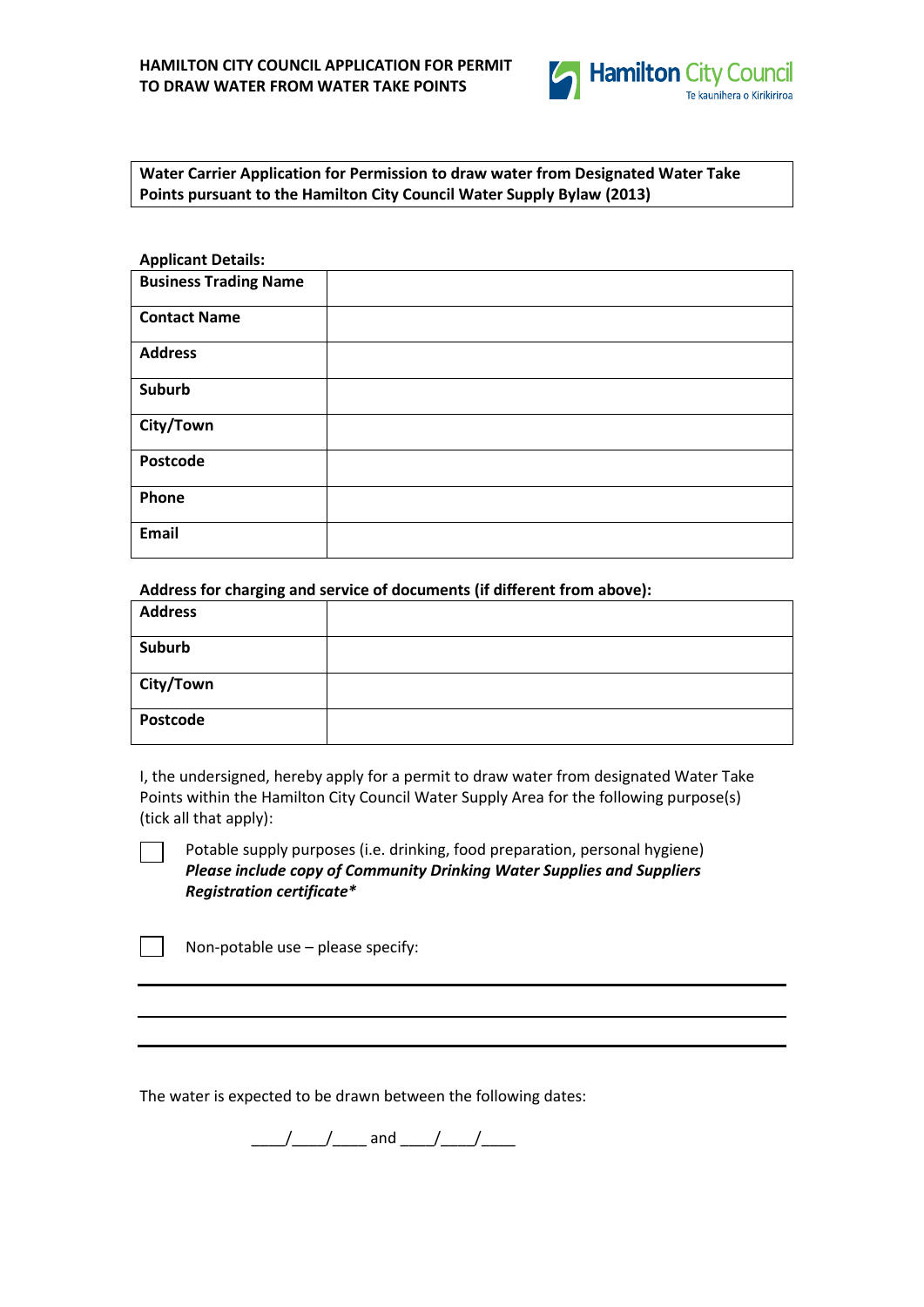# **HAMILTON CITY COUNCIL APPLICATION FOR PERMIT TO DRAW WATER FROM WATER TAKE POINTS**



I, the undersigned, agree to the terms and conditions of permit stipulated on the back of this application.

Signed for and on behalf of (Company name): \_\_\_\_\_\_\_\_\_\_\_\_\_\_\_\_\_\_\_\_\_\_\_\_\_\_\_

Name:

Signature:

Date:

Please return this application, along with the Key and PIN issue form to the Hamilton City Council, and any other required information to the Water Compliance Specialist.

| Email:                  | Postal:                      |
|-------------------------|------------------------------|
| paula.brown@hcc.govt.nz | Water Compliance Specialist  |
|                         | <b>City Waters</b>           |
|                         | <b>Hamilton City Council</b> |
|                         | Private Bag 3010             |
|                         | Hamilton 3240                |
|                         |                              |

## **Please note that the control of the use of Water Take Points is necessary:**

- (a) to avoid contamination to the Hamilton water supply in the interest of public health, and
- (b) to avoid Hamilton City's customers experiencing problems with lack of pressure and/or discolouration of water

# **\* Important Notice to Potable Water Carriers**

It is a legislative requirement under the Health (Drinking Water) Amendment Act 2007 that all water carriers who provide drinking-water to customers are registered on the Ministry of Health's Register of Community Drinking-Water Supplies and Suppliers. As such Hamilton City Council requests a copy of the registration certificate in order to proceed with the permit application process.

Further information and registration forms can be obtained on the Ministry of Health website [\(www.health.govt.nz\)](http://www.health.govt.nz/) or contact a Drinking-Water Assessor at Waikato District Health Board's Population Health Unit (ph 07 838 2569).

**Should non-registered carriers be found to be supplying drinking-water to customers, Hamilton City Council reserves the right to inform the Drinking-Water Assessor.**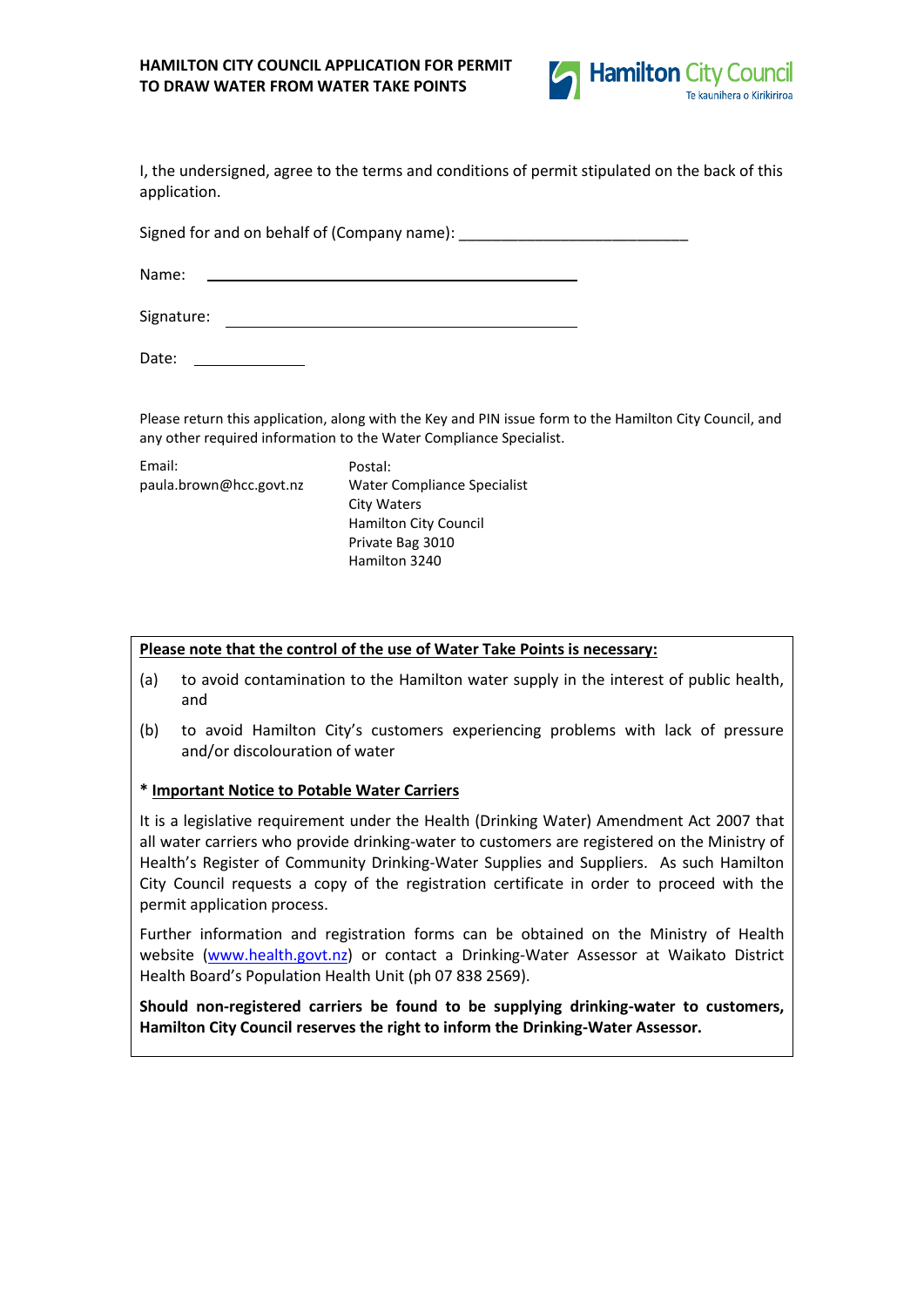

# **Conditions of Permit to Draw Water from Water Take Points**

- 1. This consent is granted by the Water Supply Authority of the Hamilton City Council (HCC) and to the Permit Holder described above (Customer).
- 2. The consent holder has applied to HCC under the Hamilton City Council Water Bylaw 2013 (Bylaw) and subsequent amendments to take water from the HCC's water supply system.
- 3. The HCC consents to the take of water by the Customer, subject to:
	- a. the terms and conditions set out in this consent; and
	- b. the provisions of the Bylaw and all other relevant legislative and consent requirements while undertaking this activity.
	- c. the payment by the consent holder of any applicable charges payable under HCC's Schedule of Fees and Charges.
- 4. This permit commences on (DATE) and expires on (DATE)**.**
- 5. A Customer who holds a valid water take permit has a supply classification of "Extraordinary use" as defined in the Bylaw.
- 6. No customer shall draw water from a Water Take Point unless they have a current Permit as per the Bylaw.
- 7. No customer shall draw water from Water Take Point unless they have a copy of a valid permit with them at the time of accessing the water take point.
- 8. The Customer shall only draw water from a designated Water Take Point. The Customer shall keep a record of the date, time, location and volume of water drawn. The Customer shall make available for inspection by the HCC all records upon request.
- 9. The Customer shall not draw water from Fire Hydrants.
- 10. The Customer shall ensure all plant and equipment connected to Water Take Points has an approved top feed filling method.
- 11. The Customer shall occupy loading zone when available, or park legally awaiting access to the Water Take Point. The Customer may by liable for any damage caused due to non compliance with this clause as determined by the HCC.
- 12. The Customer shall follow the Water Take Point Operation Instructions inside the cabinets; the instructions have also been attached to the permit.
- 13. If the water is intended for potable use, it is the Customers responsibility to meet their activities legislative requirements and ensure the water delivered is of potable quality. HCC does not guarantee the cleanliness of the connection point for potable users.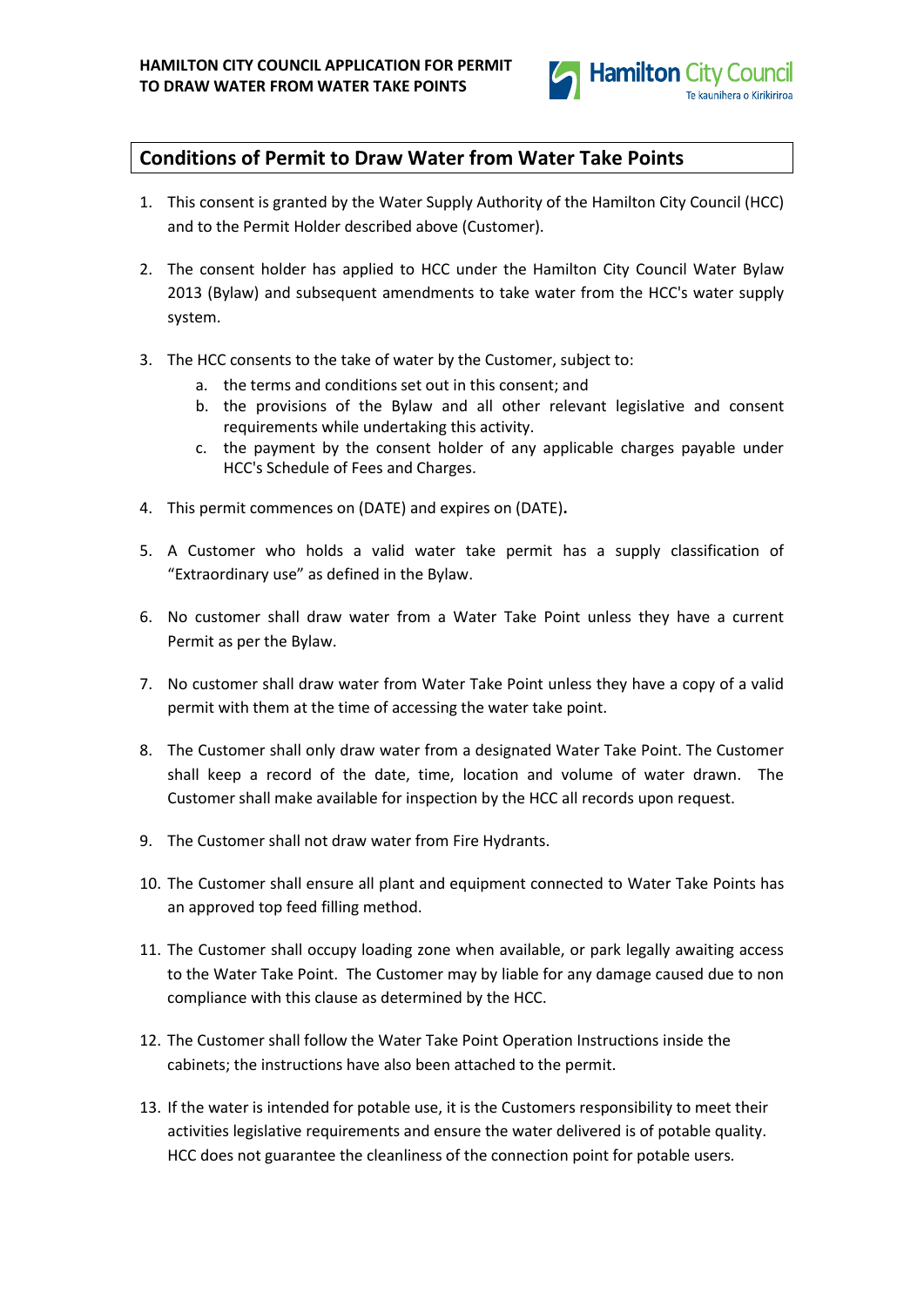

- 14. The Customer agrees to an audit by HCC at any time of the Customer's plant and equipment utilised, documents and records in drawing water from HCC's Water Supply System.
- 15. The Customer shall be responsible for any keys, pin numbers issued by HCC under this permit as per the 'City Waters – Water Take Point Key Issue Form signed by the Customer.
- 16. Where the Customer holds an account with Hamilton City Council, payment shall be made by due date of an invoice for water used during any period and any applicable charges as per Schedule of Fees and Charges.
- 17. It is an offence for any person to interfere with a connection of any water supply take point and in doing so is in breach of the Bylaw.
- 18. Any non compliance with the Conditions of Permit or the bylaw will be sufficient cause for cancellation of this permit and/or refusal of any further permits by HCC as per the Bylaw
- 19. The Customer shall be liable for any costs associated with any non compliance and damage to HCC's water supply system as per the Bylaw.
- 20. The Customer must inform the HCC immediately on discovery of any accident including spills or process mishaps that may cause a breach of this permit or the Bylaw, or cause damage to the HCC Water Supply System.
- 21. Where any breach of this consent is identified by the Customer or the HCC, the consent holder must submit to the HCC within 7 days of identifying the breach or being advised of it, a written explanation of the cause of the breach and the proposed action to be undertaken or action taken to prevent its recurrence.
- 22. The consent holder may not make any claim for damage, loss, or injury of any kind against the HCC which arises as a result of the Customer taking water from the HCC Water Supply System.
- 23. The Customer will indemnify the HCC against all claims, by any person or body which arise as a result of the Customer taking water from the HCC Water Supply System.
- 24. The Customer may not claim payment or compensation from the HCC during the examination, alteration, repair or maintenance of that water supply system.
- 25. The Customer must pay to the HCC any costs that the HCC determines are payable in respect of any breach of any term or condition of this consent.
- 26. Every person who breaches the Bylaw commits an offence and may be liable on summary conviction as per the Bylaw.